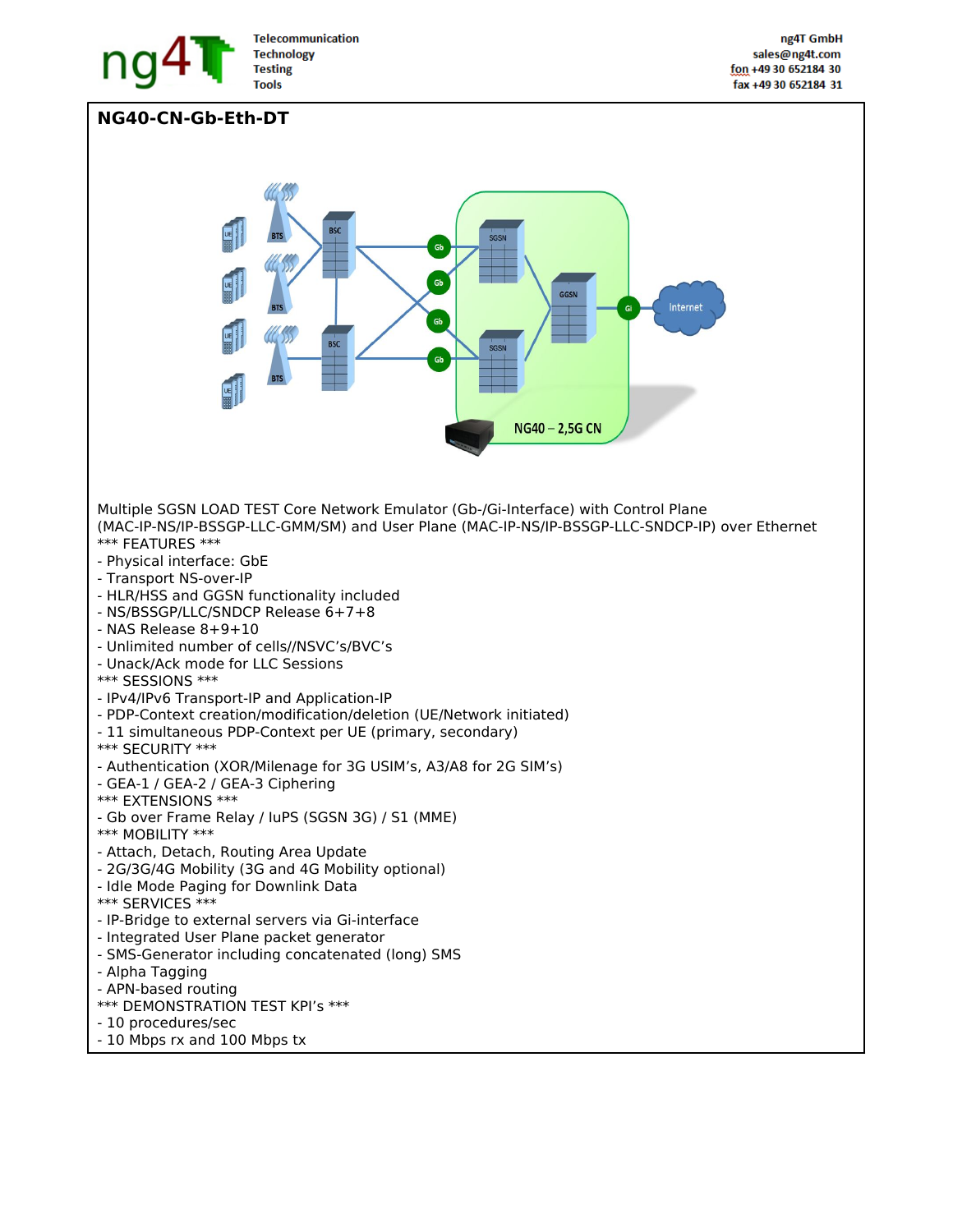

**NG40-CN-Gb-Eth-FT**

**Telecommunication Technology Testing** 



- Integrated User Plane packet generator
- SMS-Generator including concatenated (long) SMS
- Alpha Tagging
- APN-based routing
- \*\*\* FUNCTIONAL TEST KPI's \*\*\*
- Message modification, deletion and insertion with commreplace emulation and Python scripts
- 100 procedures/sec
- 100 Mbps rx and 100 Mbps tx